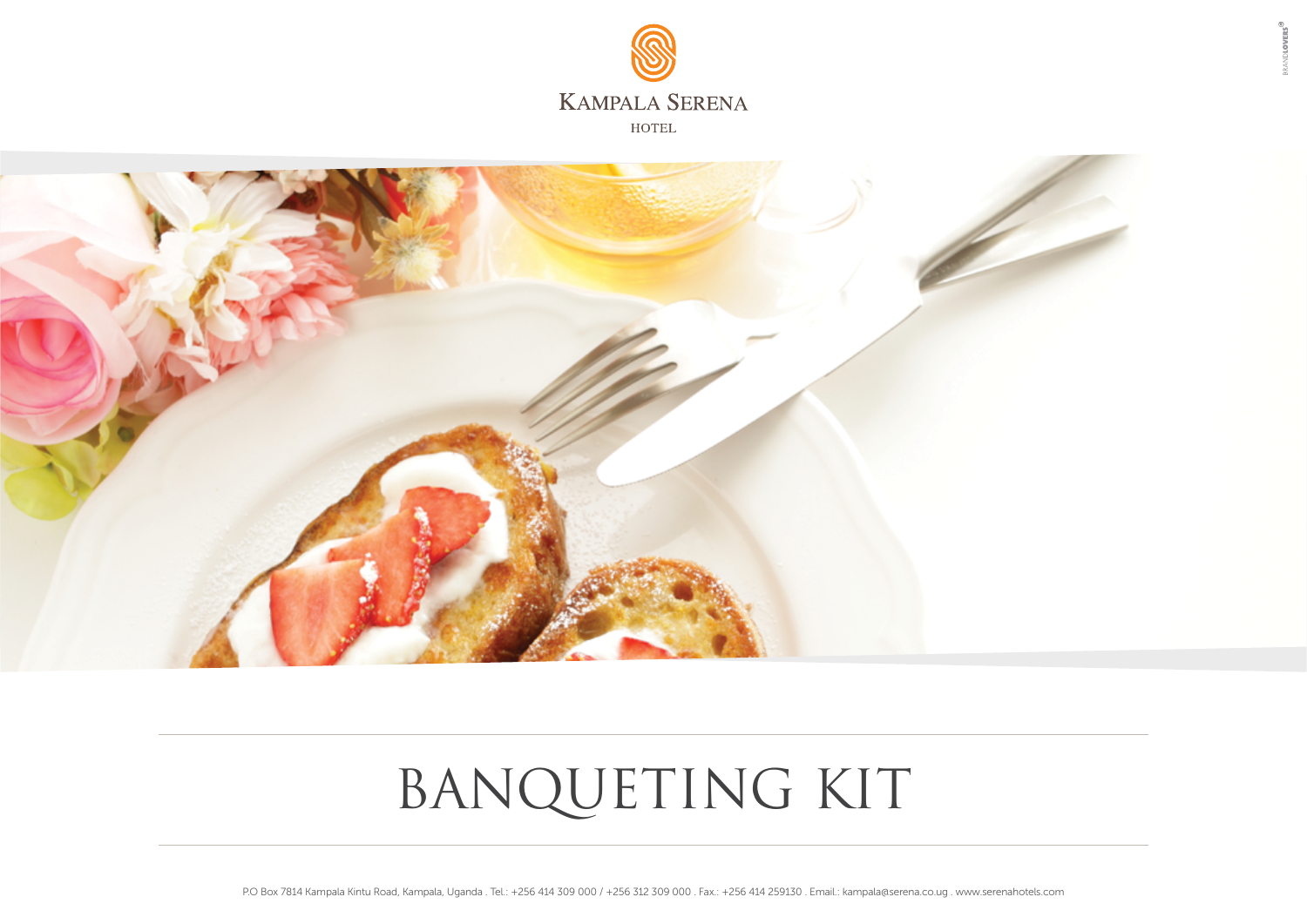# GENERAL INFORMATION

## /// **KAMPALA SERENA HOTE**L ///

The Kampala Serena Hotel is located in the heart of Uganda's Capital. The stunning five star city hotel with a modern conference Centre is surrounded by 17 acres of glorious gardens while offering generous room choices.

A show case of the "Lost Art of Africa", Uganda's true culture and history, this sublime hotel offers the ultimate blend of personalized service, social style and business reliability, unprecedented luxury and unsurpassed dining options. The Extensive public area, showcase the essence of contemporary Ugandan designs while imparting the serenity and professional elegance of a fine five-star international hotel.

## /// **ACCOMMODATION** ///

The Kampala Serena Hotel has appointed 108 deluxe rooms, 32 Executive rooms, 8 Executive suites, 3 Businessman suites and 1 Royal Suite. Each of the hotel's 152 rooms displays an entirely individualistic character in terms of color, cultural artifacts and design.

All rooms and suites have a private balcony and offer all the comfort you would expect of a world class five star hotel. All rooms are air-conditioned and are equipped with satellite television, data ports, a large writing desk, in-room safe, direct dial international telephone and tea/coffee making facilities. The bathrooms are marble finished and equipped with hairdryers. We offer a 24 hour room service and laundry services.

## /// **THE ROYAL SUITE** ///

The Royal Suite is a hallmark of comfort overlooking the skyline of Kampala and hosts Royalties, Heads of State, celebrities, newlyweds and guests that appreciate comfort, quality, discretion and security.

### /// **THE BUSINESSMAN SUITE** //

The hotel offers three Businessman suites. These suites offer the perfect accommodation for the well-seasoned Business traveler and have a full garden view and balcony. The suite consists of a bedroom and bathroom and a living room combined with a fully equipped bureau and guest bathroom.

## /// **THE EXECUTIVE SUITE** ///

The eight Executive suites, offer the ideal accommodation for the corporate traveler who stays longer than average and in need of a space and a comfortable bedroom. A private balcony on the garden side offers a relaxed enviroment.

## /// **DINING OPTIONS** ///

#### PEARL OF AFRICA RESTAURANT

The ideal venue for impressive business entertaining, the soft lights and glittering ambience of this unique restaurant lend themselves just as well to a broad range of sparkling social gatherings, as they do to the concept of a stylishly romantic dinner for two. 'The Pearl of Africa'… the very best of national, regional and international cuisine and a treasure of a fine dining experience, just waiting to be discovered.

#### THE LAKES RESTAURANT

This international all-day restaurant offers both indoor (fully air conditioned) and outdoor dining options, the latter on its broad marble terrace with views across the lush grounds of the hotel, towards Kampala's seven hills. The Lakes' makes the ideal venue for a relaxed business luncheon, an impressive corporate themed buffet dinner, fun Sunday family brunch gathering or a relaxed meeting of friends.



#### EXPLORER BISTRO

The walled gardens, the sound of trickling water, the deck overlooking the lush gardens all enhanced by the climatic conditions, contribute to the unique experience of the Bistro. The cuisine is Italian and the menu encompasses a great selection of dishes, pasta night which are acceptable at any time of the day.

#### BAMBARA LOUNGE

The Bambara lounge is a quiet outlet for the hotel residents and their guests to meet for business, high tea, relaxation or just to read a book.

The lounge with its unique African design gives you an African art gallery feel creating a unique environment. The larger than life wood carvings from around Africa give the resident the mystical feel and look that Africa is visited for. The climate of Uganda allows for outdoor seating. The lounge gives the guests the possibility to enjoy the mild and comfortable weathers of Uganda on the terrace.

#### THE POOLSIDE

A generous expanse of glittering blue, spanned by Japanese bridges and punctuated by terracotta-colored umbrellas and St Tropez-styled sun loungers, the Pool deck is a window to another world: it's called Paradise. Poolside is not, however, just a recreational area par excellence, it is also a worldclass restaurant offering international favorites ranging from light snacks to juicy burgers and sumptuous Chef's salads.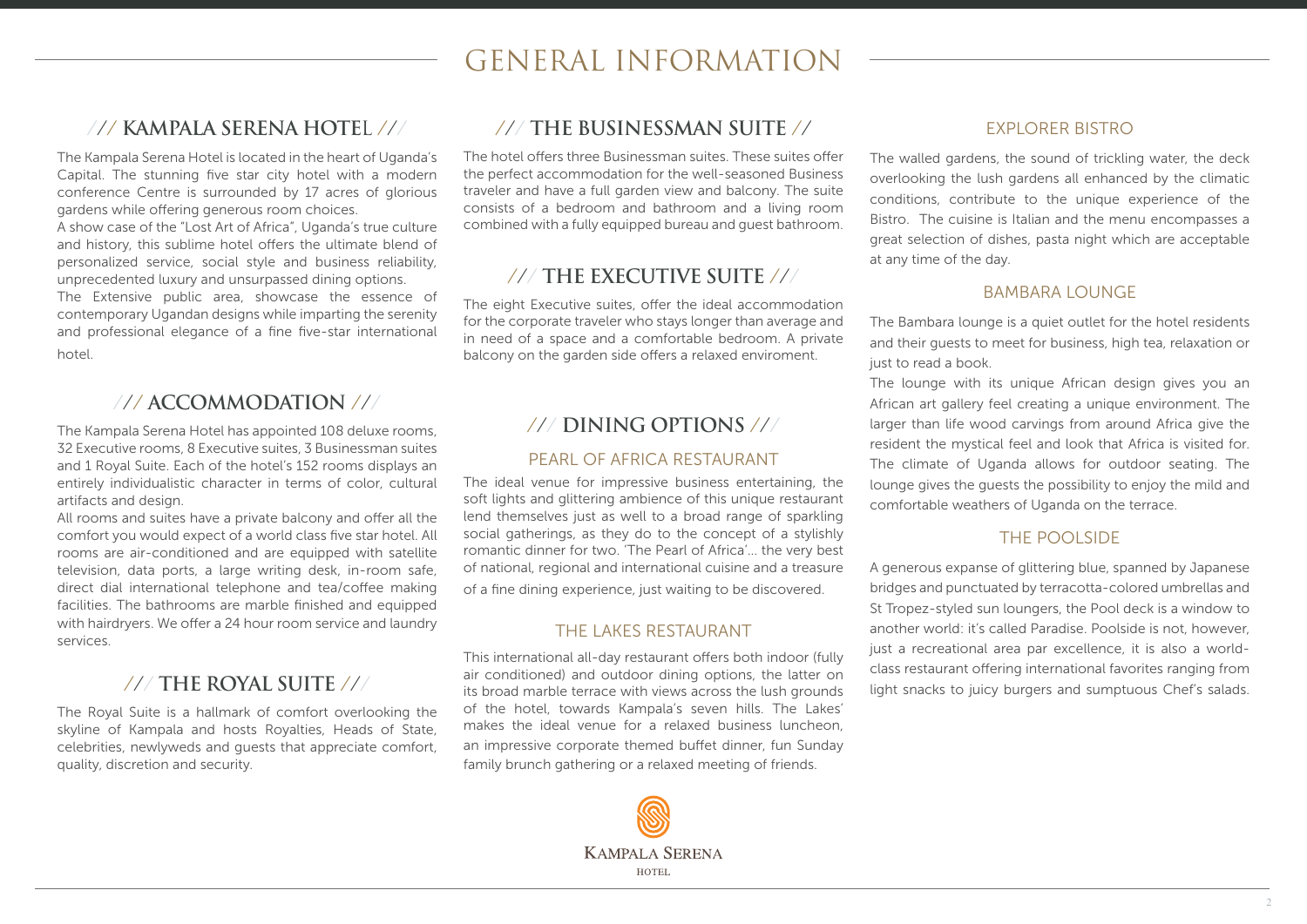#### THE MIST BAR

The Mist Bar operates between midday and midnight seven days a week and is a popular rendezvous for the hotel residents, socialites and other discerning local residents who gather every evening to reflect over the day while sipping either pre and after dinner cocktails. With over thirty listed international cocktails, the bar remains unchallenged as a premier cocktail bar in Kampala city and beyond.

The house special/signature cocktail is called 'Yellow Mist'. It is a refreshing blend of 60ml Uganda Waragi Spirit, 30ml Crème De Banana Liqueur and 120ml Fresh Pineapple Juice. The ingredients are mixed together in a cocktail shaker and

served over the rocks in a Collins glass.

## /// **FACILITIES** ///

#### HAZINA SHOP

The Hazina shop offers newsstand services, boutique items, jewelry, ceramics, souvenirs and much more.

#### CONCIERGE

Restaurant reservation, Car rentals, Baby-sitting referral, Emergency services, Luggage storage, Airport shuttle et al.

#### MAISHA SPA

Maisha Fitness Centre & Spa with large swimming pool, gymnasium, and steam rooms, sauna, aerobics studio, massage and treatment rooms.

#### KAMPALA SERENA INTERNATIONAL CONFERENCE CENTRE

Adjacent to the hotel, is the two storied complex of the imposing Kampala Serena Conference Center. Facilities range from an internationally profiled auditorium with plenary hall, a gallery and meeting rooms. The city centre, main business area, international organizations and embassies are all located nearby. The airport is situated in Entebbe one hour drive by car or 12minutes by helicopter service to the hotel.

#### MEETING SERVICES

The hotel offers a wide variety of business facilities including professional event management services, a cyber café, comprehensive reprographics and printing services, professional secretarial, word processing and translation services.

Local, regional, national and international courier services, Forex and retail services, Travel Desk and Limousine Service.

#### BANQUETING & CONFERENCES

Our modern banquet rooms are the perfect venue for meetings, seminars, cocktail parties, weddings, dinners and other business functions for up to four hundred people. We have several convenient sizes and all are air conditioned and have daylight (except Katonga and Victoria Halls).

We can provide all possible technical equipment for meetings, ranging from basic pens, paper and flipcharts

to PA systems or conference sound systems with multiple microphones and LCD beamers. We are happy to advise you on your program, choice of food and drinks and any technical details.

Our Chef and his team can prepare a wide variety of served menus, buffets, lunches or dinners, snacks and coffee/tea breaks. If you cannot make your choice from our readily available menu proposals, we will gladly work out a tailor made solution or menu for you. Various conference packages are available to suit your needs. They consist of the meeting room and setup, equipment, morning and afternoon breaks, pens and notepads, mineral water and a lunch.

We are happy to tailor arrangements for small groups and special demands. The meeting rooms have telephone and Internet connection. Secretarial services, photocopying and fax are available, as well as spacious areas for meeting breaks. We can also arrange decorations, music, lighting and entertainment.

Special indoor and outdoor venues are available for high level meetings, cocktails and dinners.

#### OUTSIDE CATERING SERVICES

The Banquets department has a well facilitated outside catering division that can provide and satisfy all your private catering requirements at your home, office or any venue both within Kampala and countryside. Special menu will be designed to meet your specific home/event taste.